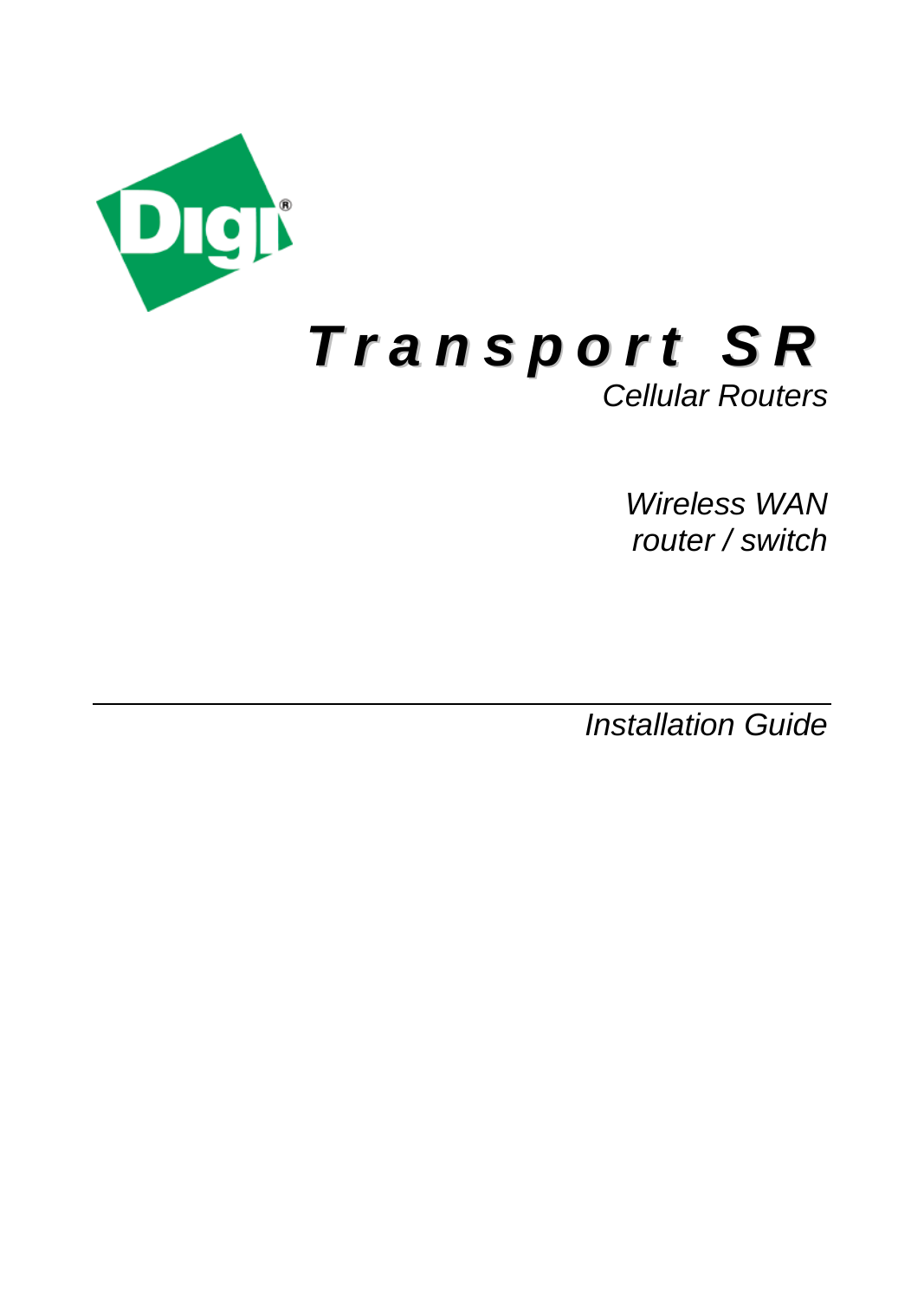#### **Disclaimer**

Digi International makes no representations or warranties with respect to the contents or use of this manual, any software drivers or associated application software provided with this product and specifically disclaims any expressed or implied warranties of merchantability or fitness for any particular purpose.

Digi International reserves the right to modify or revise all or part of this document, its contents, and any products described herein at any time without prior notification and shall not be responsible for any loss, cost, or damage, including consequential damage, caused by reliance on these materials.

#### **Product disposal instructions**



The WEEE (Waste Electrical and Electronic Equipment: 2002/96/EC) directive has been introduced to ensure that electrical/electronic products are recycled using the best available recovery techniques to minimize the impact on the environment.

This product contains high quality materials and components which can be recycled. At the end of its life this product MUST NOT be mixed with other commercial waste for disposal. Check with the terms and conditions of your supplier for disposal information.

#### **Copyright**

© 2009 Digi International. All rights reserved. No part of this document covered by copyright may be reproduced or copied in any form or by any means graphic, electronic, or mechanical, including photocopying, recording, taping, or information and retrieval systems without written permission of Digi International.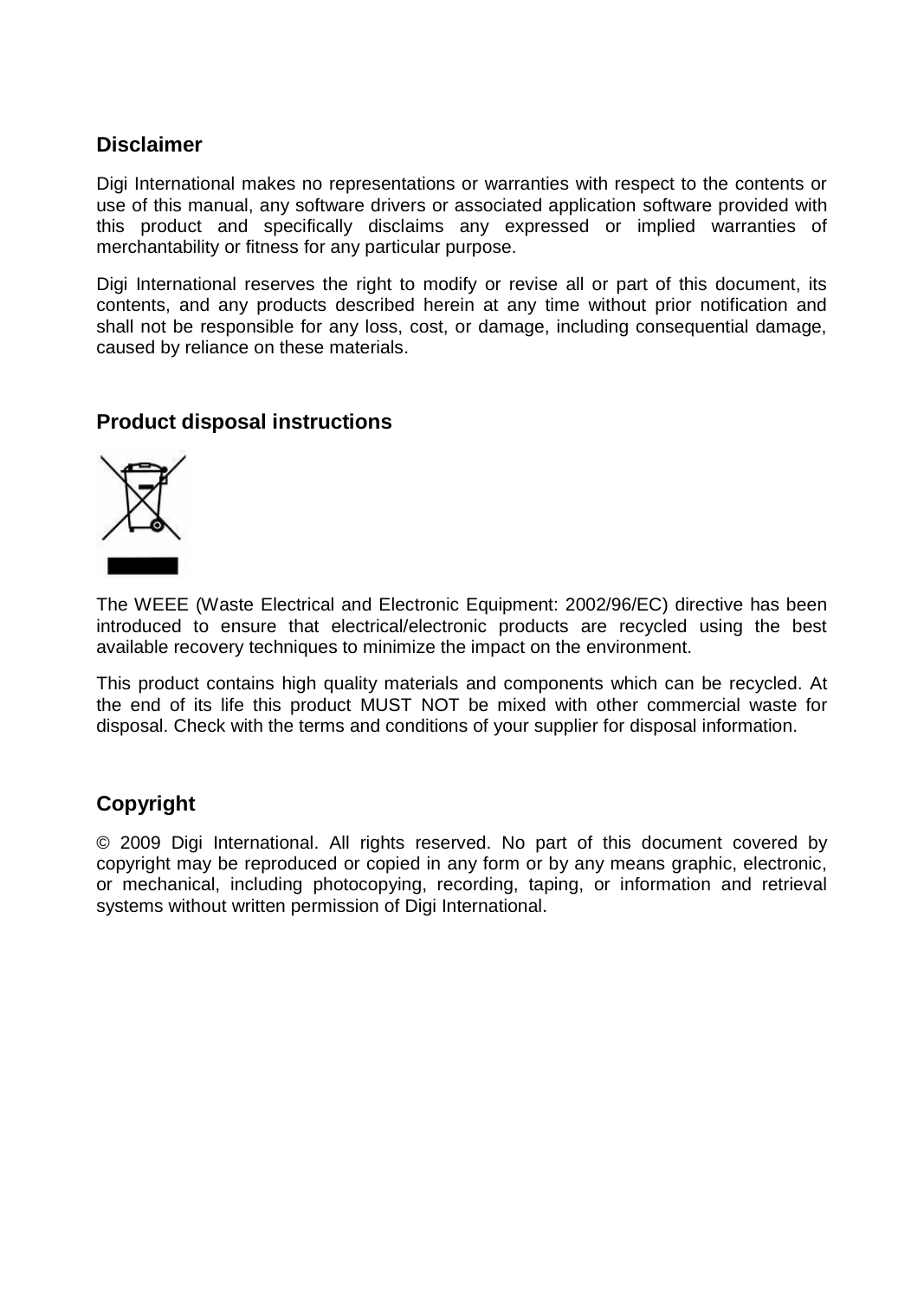# **Safety Notices**

- 1) Please read all instructions before installing and powering the unit. You should keep these instructions in a safe place for future reference.
- 2) The Transport SR family uses a 12V DC/1.5A power supply. If the power supply shows signs of damage or malfunction, you should stop using it immediately - turn off the power at the mains and disconnect it from the power supply before contacting your supplier for a repair or replacement.
- 3) Changes or modifications not expressly approved by the party responsible for compliance could void the user"s authority to operate the equipment. Use only the accessories, attachments, and power supplies provided by the manufacturer – connecting non-approved antennas or power supplies may damage the unit, cause interference or create an electric shock hazard, and will void your warranty.
- 4) Do not attempt to repair the products; they contain no electronic components that can be serviced or replaced by the user. Any attempt to service or repair the unit by the user will void the product warranty.
- 5) The Transport SR is designed for indoor use only and should be used in an environment that is suitable for computers and other electronic equipment.
- 6) Ports that are capable of connecting to other apparatus are defined as SELV ports. To ensure conformity with IEC60950 ensure that these ports are only connected to ports of the same type on other apparatus.

#### **Wireless Networks**

The Transport SR series routers support both GSM and CDMA networks. GSM networks support the GPRS, EDGE, UMTS, HSDPA and HSUPA data transmission standards. CDMA networks support the IXRTT and EVDO data transmission standards. Throughout this manual these networks will be referred to as either GSM, CDMA, or simply "wireless" networks.

The type of network supported by each model is summarized in the table below:

|               | <b>Network</b>            |                           |                             |                              |                              |                          |
|---------------|---------------------------|---------------------------|-----------------------------|------------------------------|------------------------------|--------------------------|
| <b>Model</b>  | <b>GSM</b><br><b>GPRS</b> | <b>GSM</b><br><b>EDGE</b> | <b>WCDMA</b><br><b>UMTS</b> | <b>WCDMA</b><br><b>HSDPA</b> | <b>WCDMA</b><br><b>HSUPA</b> | <b>CDMA</b><br>EVDO1xRTT |
| <b>SR44-E</b> |                           |                           |                             |                              |                              |                          |
| <b>SR44-H</b> |                           |                           |                             |                              |                              |                          |
| <b>SR44-U</b> |                           |                           |                             |                              |                              |                          |
| <b>SR44-C</b> |                           |                           |                             |                              |                              |                          |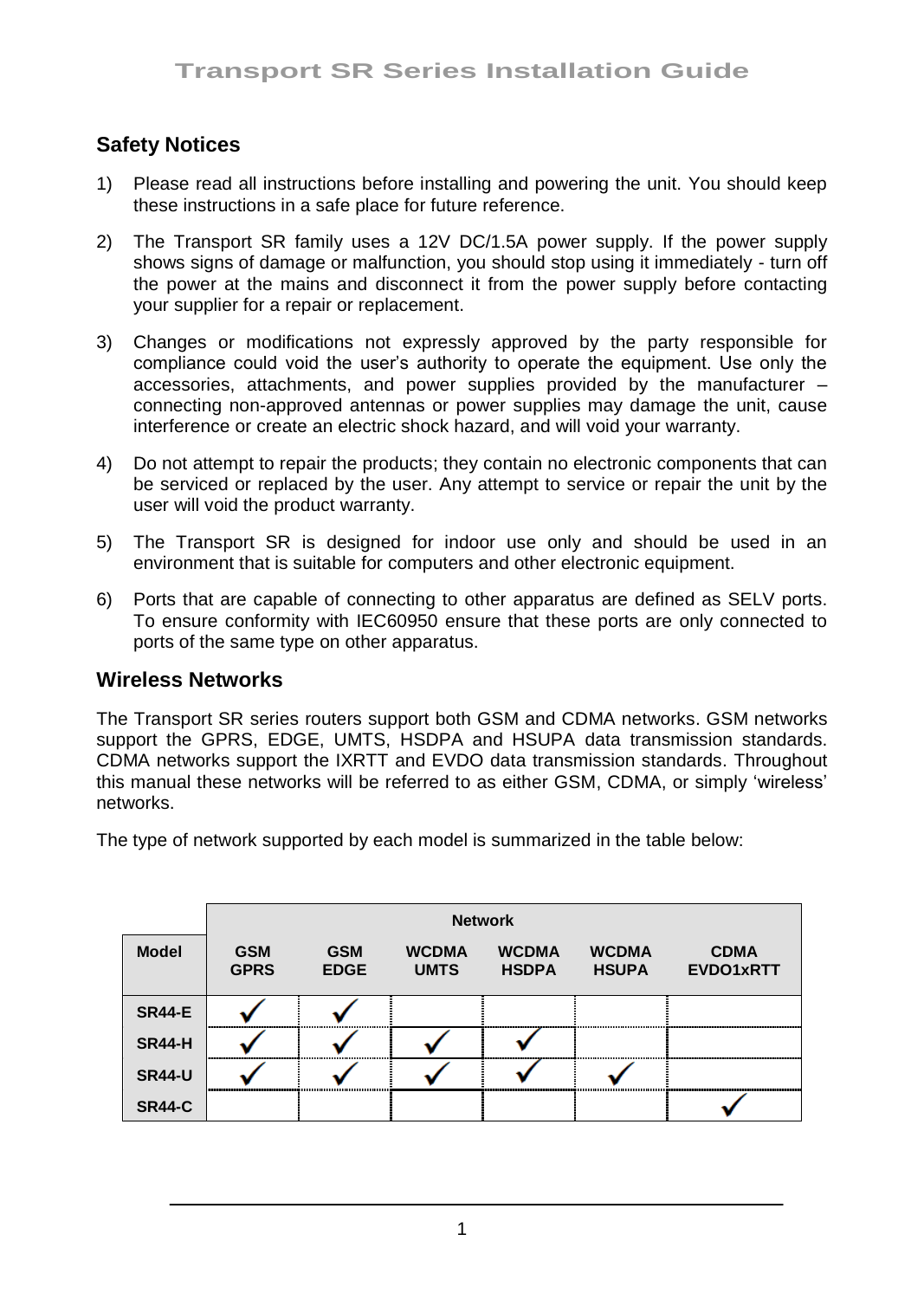### **Special Notes on Wireless Safety**

Digi International products are designed to the highest standards of safety and international standards compliance for the markets in which they are sold. However, wireless based products contain radio devices which require specific consideration. Please take the time to read and understand the following guidance. Digi International assumes no liability for an end user"s failure to comply with these precautions.

| Wireless routers incorporate a wireless radio module. Users should<br>ensure that the antenna is positioned at least 1 metre away from<br>themselves and other persons in normal operation.<br>When in a hospital or other health care facility, observe the restrictions on<br>the use of mobile phones. Do not use the router in areas where<br>quidelines posted in sensitive areas instruct users to switch off mobile<br>phones. Medical equipment may be sensitive to RF energy.<br>The operation of cardiac pacemakers, other implanted medical<br>equipment and hearing aids can be affected by interference from cellular |
|------------------------------------------------------------------------------------------------------------------------------------------------------------------------------------------------------------------------------------------------------------------------------------------------------------------------------------------------------------------------------------------------------------------------------------------------------------------------------------------------------------------------------------------------------------------------------------------------------------------------------------|
| terminals such as the wireless routers when placed close to the device. If<br>in doubt about potential danger, contact the physician or the<br>manufacturer of the device to verify that the equipment is properly<br>shielded. Pacemaker patients are advised to keep the wireless router<br>away from the pacemaker while it is on.                                                                                                                                                                                                                                                                                              |
| Wireless routers must NOT be operated on aircraft. The operation of<br>wireless appliances in an aircraft is forbidden to prevent interference with<br>communications systems. Failure to observe these instructions may lead<br>to the suspension or denial of cellular services to the offender, legal<br>action, or both.                                                                                                                                                                                                                                                                                                       |
| As with any electrical equipment, you should not operate your wireless<br>router in the presence of flammable gases, fumes or potentially explosive<br>atmospheres. Radio devices should not be used anywhere that blasting<br>operations are taking place.                                                                                                                                                                                                                                                                                                                                                                        |
| Wireless routers receive and transmit radio frequency energy while<br>switched on. Remember that interference can occur if it is used close to<br>TV sets, radios, computers or inadequately shielded equipment. Follow<br>any special regulations and always switch off your wireless router<br>wherever forbidden or when you suspect that it may cause interference<br>or danger.                                                                                                                                                                                                                                               |
| SOS IMPORTANT! – Wireless routers operate using radio signals and<br>cellular networks cannot be quaranteed to connect in all possible<br>conditions. Therefore, you should never rely solely upon any wireless<br>device for life critical communications.                                                                                                                                                                                                                                                                                                                                                                        |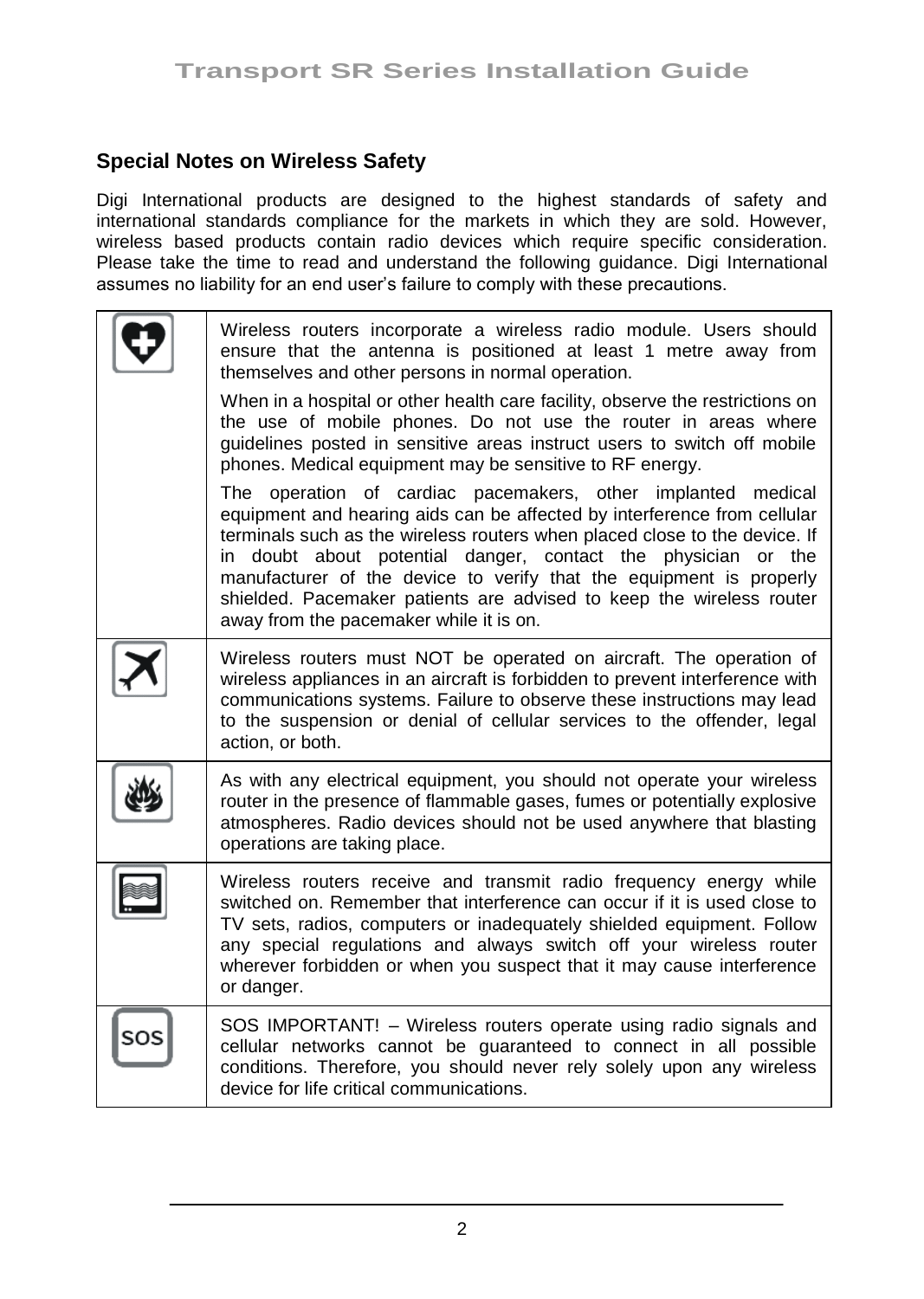### **Preface**

This guide describes the installation procedure for the Digi Transport SR family. It is intended to provide sufficient information for you to be able to connect the unit to your terminal equipment and power supply. A complete reference guide to the software features that are available on the product is available separately in PDF format, and can be downloaded from the Digi International website (www.digi.com).

All models feature:

- $\bullet$ 4 x 10/100Base-T Ethernet ports
- 2 x RS232 sync/async serial ports (25-way D)  $\bullet$
- 2 x USB 2.0 host ports  $\bullet$

Several combinations of wireless and PSTN connectivity are available depending on the model.

*Note: You will not be able to use the router for remote communication until you have subscribed to a suitable wireless network service.*

#### **Package Contents**

When you receive the router carefully unpack it and check the contents. These should include:

| ltem                                      |
|-------------------------------------------|
| <b>System unit</b>                        |
| 12V power supply                          |
| <b>Installation guide</b>                 |
| 2m CAT5 STP LAN cable (blue)              |
| 2m PSTN cable (Models with PSTN only)     |
| Cellular antenna (may be sold separately) |

If any item is missing or damaged, please contact your supplier. You should also make a record of any damage that may have occurred during shipping and report it to the carrier.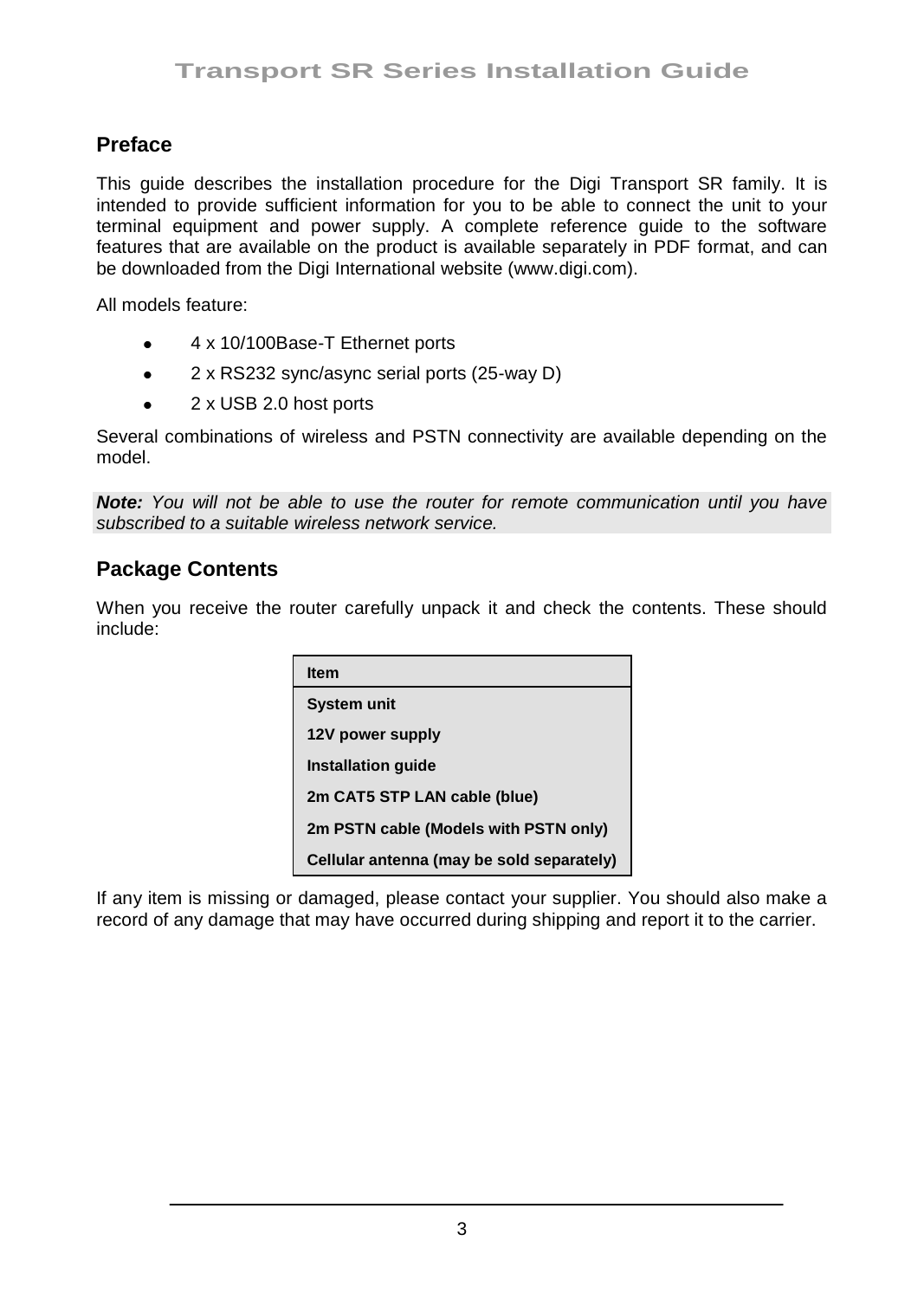# **1 Introduction**

The Transport SR and other models described in this guide are compact IP routers that facilitate the transmission of data over UMTS, HSDPA, EVDO, GPRS, EDGE and/or PSTN networks. All models incorporate a 4-port 10/100 Ethernet switch. Depending on the model, each unit also incorporates one or more WAN interfaces as follows:

- SR44-E, H, U wireless GPRS/EDGE/UMTS/HSDPA/HSUPA only
- SR44-C wireless CDMA/IXRTT/EVDO only

The routers can be configured either by using commands entered at the serial port (much like a modem), or via the built-in Web interface. We recommend that you use the Web interface whenever possible.

In addition to many standard LAN and Internet protocols such as PPP, Transport SR series products provide a combination of powerful but easy to use configuration, management and diagnostic tools. This makes them simple and cost-effective solutions for migrating existing terminal or telemetry equipment, which use wired networks (PSTN, ISDN, etc.), to wireless operation.

# **1.1 Front Panel Features**

The front panel of the unit incorporates the USB host connectors, a number of LED indicators depending on the model and the two SIM card-holders as shown in the following illustration (GSM models):



# **USB Host Connectors**

The USB host connectors may be used to connect compatible USB client devices such as memory sticks, serial adapters, etc.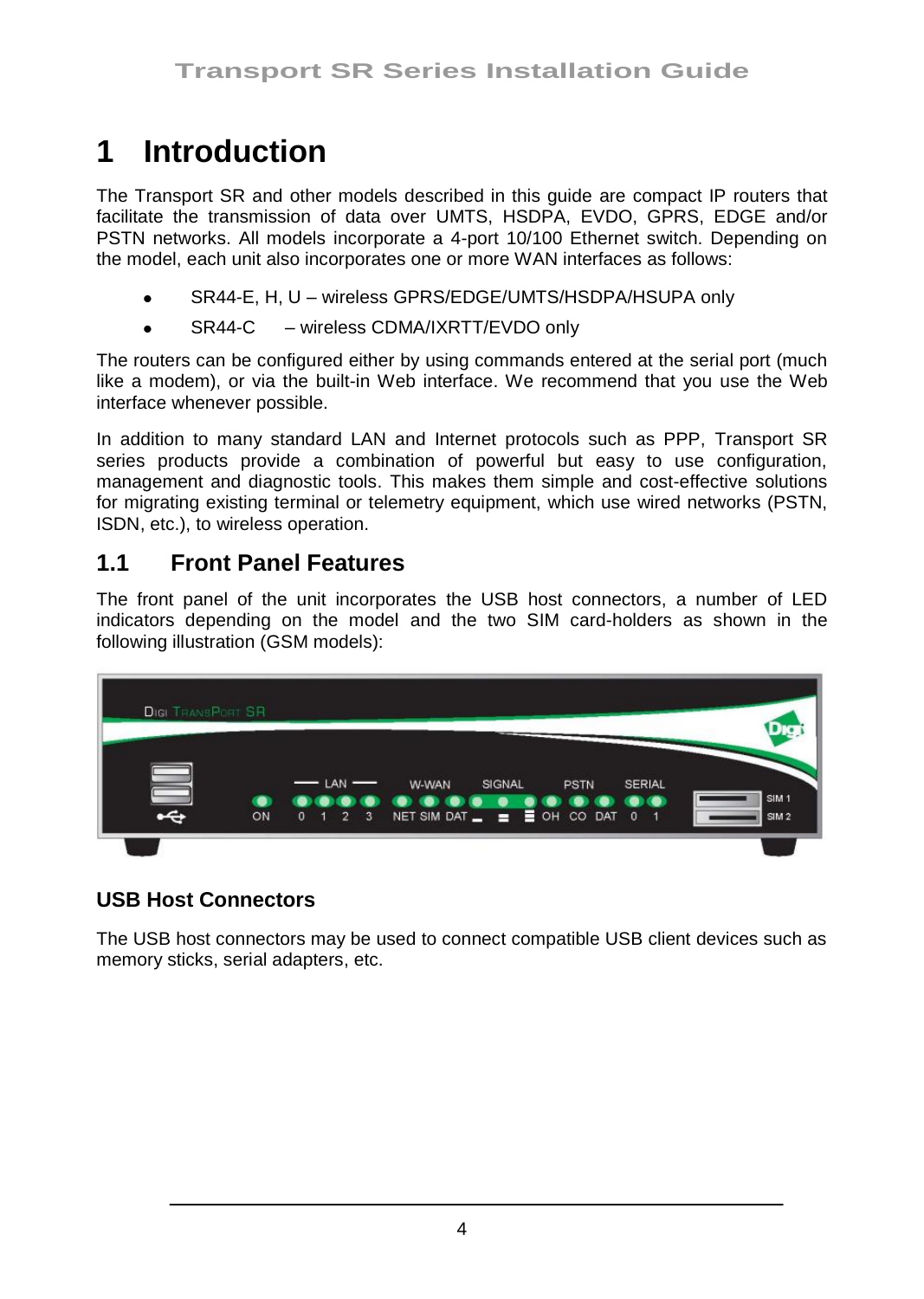# **Status Indicators**

| ON                                | Illuminates steady red when power is applied.                                                                                                                                                                                                                                                                                                                                                                    |  |  |
|-----------------------------------|------------------------------------------------------------------------------------------------------------------------------------------------------------------------------------------------------------------------------------------------------------------------------------------------------------------------------------------------------------------------------------------------------------------|--|--|
| LAN 0, 1, 2, 3                    | Illuminate steady when there is a network connection to the<br>associated LAN port and flash when data is transmitted or<br>received.                                                                                                                                                                                                                                                                            |  |  |
| W-WAN:<br>NET, SIM,<br><b>DAT</b> | These indicators display the wireless WAN status as follows:<br>$NET$ – Illuminates green when a wireless network has been<br>detected.<br><b>SIM</b> – Illuminates green when a valid SIM card is installed in the<br>unit.<br><b>DAT</b> – Flashes green when data is being transmitted or received.                                                                                                           |  |  |
| <b>SIGNAL</b>                     | The three indicators labelled SIGNAL illuminate to indicate the<br>wireless signal strength as follows:<br>None illuminated<br>< -113 dBm (effectively no signal)<br>1 LED illuminated<br>$>= -112$ dBm and $<= -87$ dBm (weak)<br>2 LED's illuminated<br>$>= -86$ dBm and $<= -71$ dBm (medium)<br>3 LED's illuminated<br>$>= -70$ dBm and $<= -51$ dBm (strong)                                                |  |  |
| <b>PSTN:</b><br>OH, CD, DAT       | On the Transport SR models with a PSTN interface, these<br>indicators operate as follows:<br><b>OH</b> – Illuminates green when the modem has gone off-hook.<br>CD - Illuminates green when the unit has connected to a remote<br>modem and asserted the Carrier Detect signal at the serial port.<br><b>DAT</b> – flashes green when the unit has connected to a remote<br>modem and data is being transferred. |  |  |
| <b>SERIAL:</b><br>0, 1            | These indicators operate in one of two software configurable<br>modes:<br>Connection Mode: Illuminate steady if a terminal is connected to<br>the serial port and the DTR signal is on. Flash when data is<br>transmitted or received.<br>DTR Mode: Flash when data is transmitted or received only.                                                                                                             |  |  |

The status indicators operate as follows: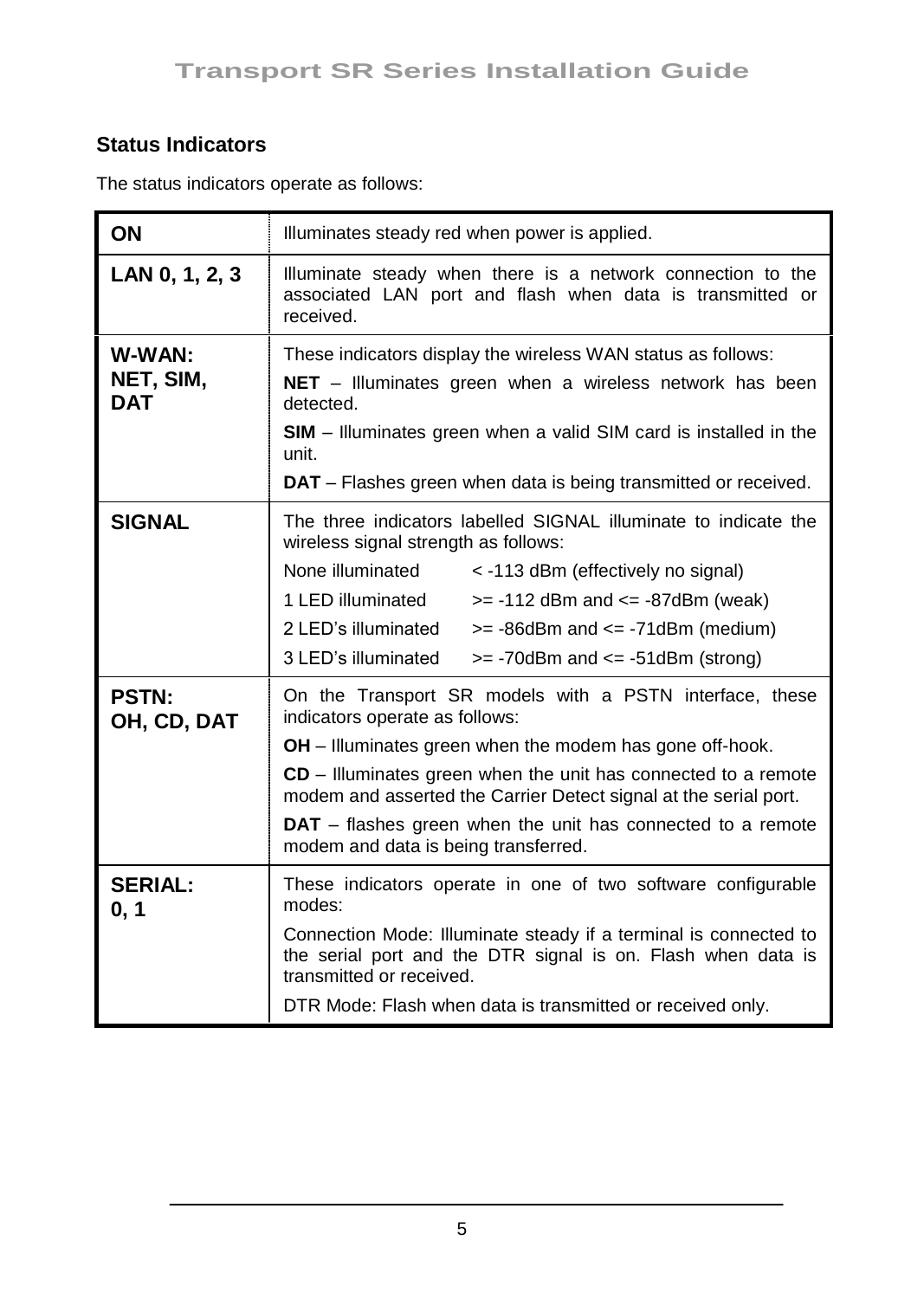# **SIM Card Sockets**

The two sockets at the right side of the front panel are for the GSM SIM card(s) that you will receive from your service providers. Details of how to insert these correctly are given in section 2 below.

CDMA models do not require SIM cards and therefore do not have SIM card sockets.

# **Rear Panel Features**



(SR44 shown with PSTN option)

The functions of these connectors are described in the following table:

| <b>12V DC</b>        | This socket is used to connect the unit to the power supply using<br>the 12V DC power supply provided.                                                                                                                                                                                                                                           |
|----------------------|--------------------------------------------------------------------------------------------------------------------------------------------------------------------------------------------------------------------------------------------------------------------------------------------------------------------------------------------------|
| LAN 0, 1, 2, 3       | The LAN sockets are used to connect the unit to 10/100-BaseT<br>LANs using the 2-meter STP (Shielded Twisted Pair) cable<br>supplied or a suitable alternative. These ports are auto-sensing<br>for speed and wiring (straight-through or cross-over). To comply<br>with EMC requirements they should not be used with non-STP<br>cable.         |
| W-WAN ANT.<br>(main) | This SMA connector is used to fit the wireless antenna. The<br>Transport SR-, E and H models are supplied with a single stub<br>antenna which should be fitted to this connector.<br>Note: Stub antennas are provided as standard but a range of<br>suitable alternative for use in different applications may be<br>purchased separately.       |
| W-WAN ANT.<br>(aux)  | This SMA connector is used on the Transport SR44-U and C<br>models to fit the second antenna supplied with the unit. The<br>receiver supports "diversity" antenna capability to improve<br>performance and are there supplied with two stub antennas. On<br>models that do not support diversity antennas this connector will<br>not be present. |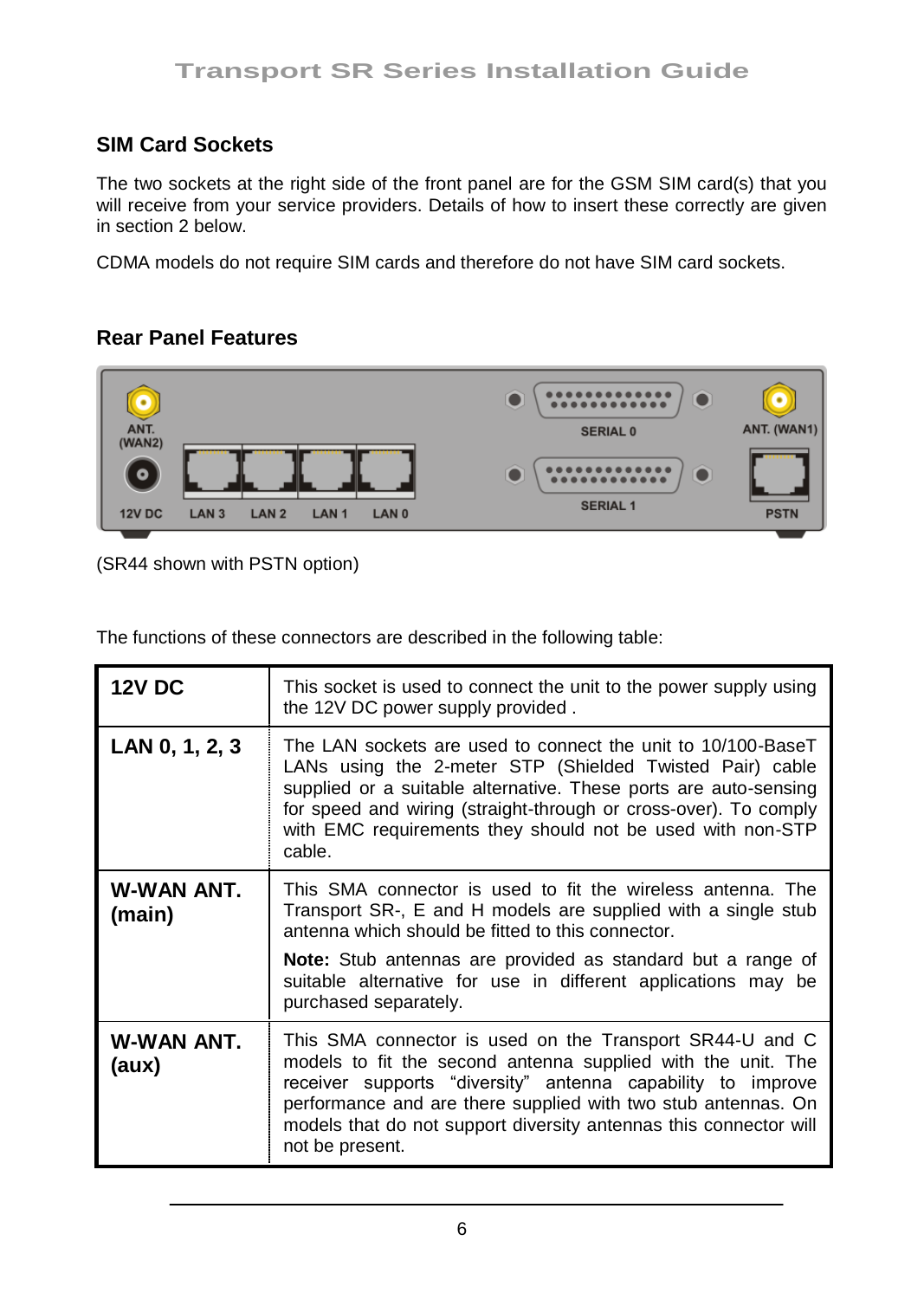| SERIAL 0, 1 | These DB 25 sockets provide synchronous/asynchronous RS232<br>serial ports which may be used to connect the router to<br>compatible serial devices. To comply with EMC requirements it<br>should not be used with a cable longer than 2 meters. |
|-------------|-------------------------------------------------------------------------------------------------------------------------------------------------------------------------------------------------------------------------------------------------|
| PSTN        | This socket is used to connect the router to a PSTN line.                                                                                                                                                                                       |

### **Reset Switch**

This is located on the underside of the unit near the front. Pressing the switch gently with the tip of a pen or other suitable implement while the unit is powered will generate a hardware reset.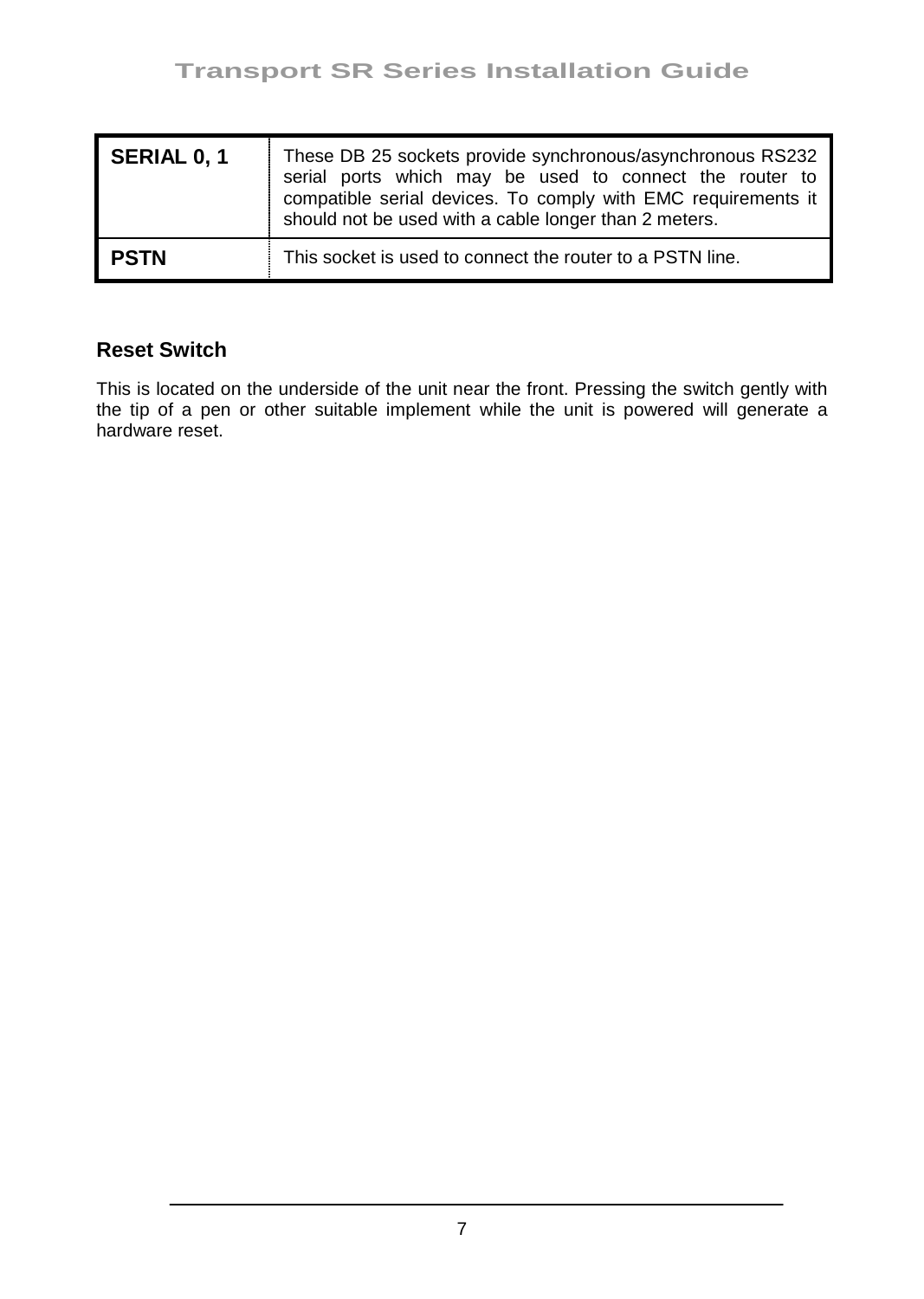# **2 Installation**

All of the products described in this guide are designed for indoor use (office or home). The system unit should be positioned on a smooth, level surface making sure that there is adequate ventilation. Do not expose it to extremes of heat or cold, strong magnetic fields or liquids.

It is important to remember that these products are wireless devices just like a mobile phone, so they will only operate reliably over the wireless network if there is a good signal. For many applications the stub antenna provided will be suitable but in some circumstances it may be necessary to use a window-mounted or magnetically mounted antenna with an extended cable to allow the antenna itself to be positioned to provide the best possible signal reception. Digi International can supply a range of suitable antennas.

# **Step 1 - Installing the SIM card (GSM models only)**

The router incorporates two separate SIM card holders so that if your application demands it, you may install SIM cards for two different networks. This means that one wireless service may be used as a back-up service in the event that the primary service fails in some way. By default, SIM 1 is the default SIM used for access to the primary network and SIM 2 is used for the back-up network.

*Note: SIM 1 and SIM 2 cannot be used to access two networks simultaneously.*

The SIM card(s) should be inserted into SIM cardholders at the right side of the front panel as illustrated below.

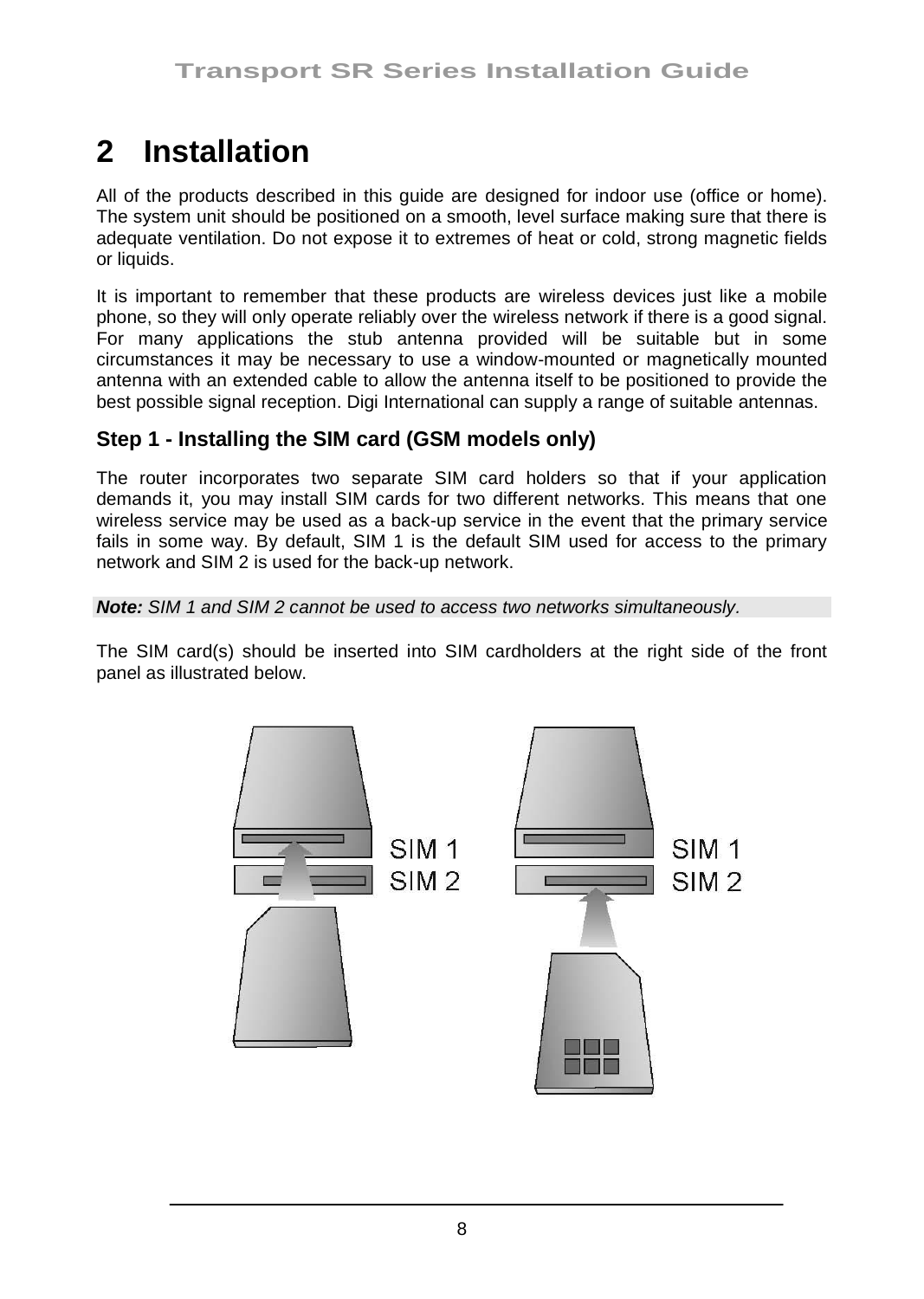In both cases, the end of the SIM card with the chamfered corner should be inserted first. For SIM 1 the contacts should be face down. For SIM 2 the contacts should be face up.

#### **Step 2 – Fitting the antenna**

The router may be supplied with an antenna for use with wireless networks.

Attach the antenna onto the SMA connector on the rear panel of the router. DO NOT OVERTIGHTEN THE ANTENNA – IT SHOULD BE FINGER TIGHT ONLY.

#### **Step 3 – Connecting the LAN cable**

Plug one end of one of the supplied 2 metre CAT5 cable into the RJ45 socket labelled LAN 0. Plug the other end into the LAN socket on your PC or notebook.

#### **Step 4 – Connecting the serial cable**

For connection to a serial terminal device, connect a DB25 serial cable to the SERIAL connector on the rear of the unit. Connect the other end of the DB9 cable to the terminal.

#### **Step 5 – Connecting the power supply**

Plug the jack plug on the power supply into the socket labelled 12V DC. When power is first applied, the ON indicator will illuminate and the unit will initiate a series of diagnostic self-tests. During this process one or more of the other indicators, will flash to show that the unit is busy. When the flashing stops, the unit is ready to use.

The unit is now ready to be configured.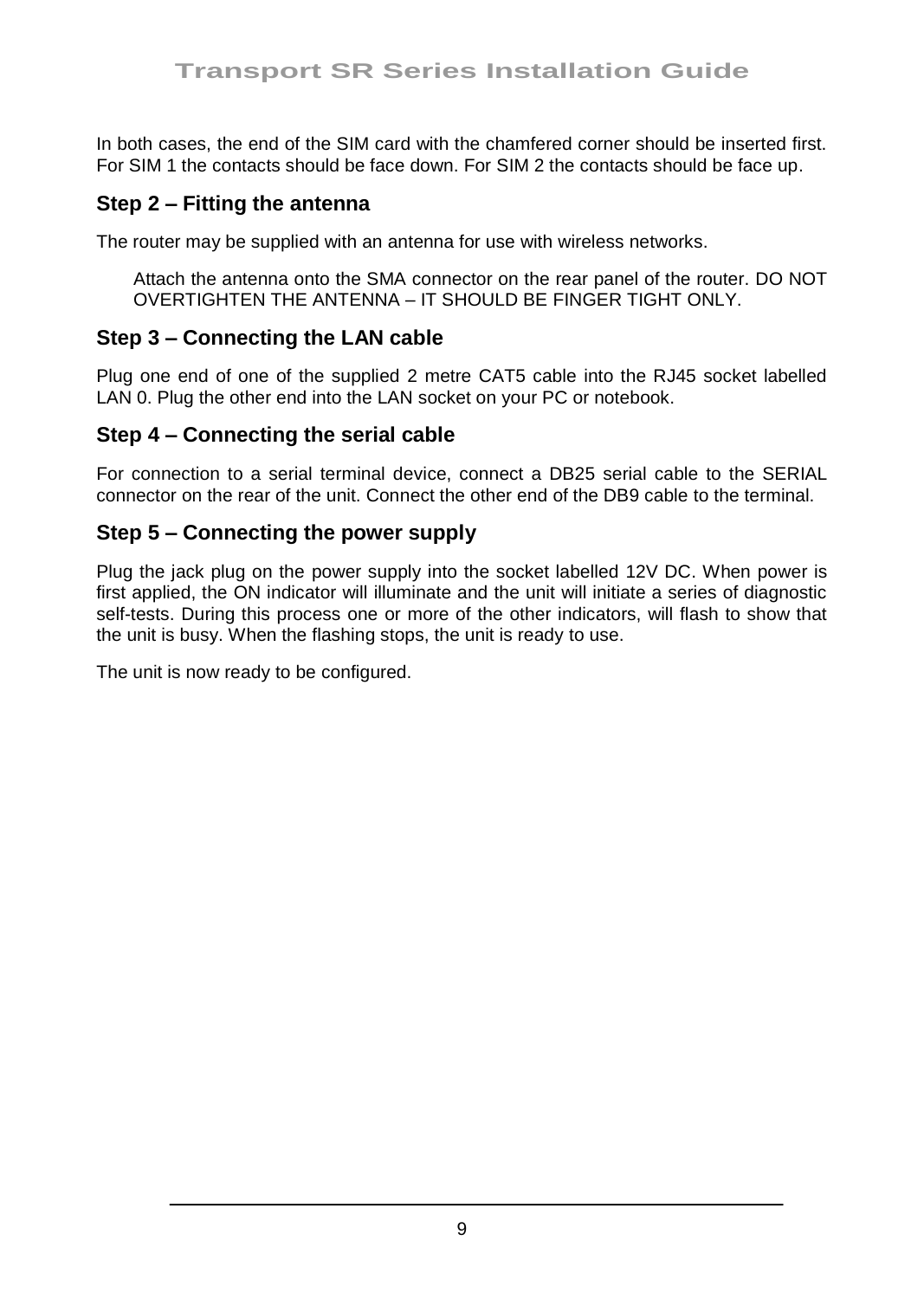# **3 - Configuration**

Once the router has been installed and powered up, the mobile interface needs to be configured to communicate to the Internet or Wireless WAN provided by your wireless carrier.

*Note: The default IP address for the LAN 0 port is 192.168.1.1, with subnet of 255.255.255.0. DHCP Server is enabled by default on the device, so make sure your host computer is setup to obtain IP addresses automatically.* 

*Alternatively, setting your PC's IP address to one on the same subnet (192.168.1.\*) will enable you to connect to the unit's Web interface.* 

#### **Step 1 – Connect to the Web Interface**

Open a browser and connect to the Web interface by connecting to http://192.168.1.1

It is recommended to change the default username and password on the device.

Default Username: username

Default Password: password

This setting can be changed by going to:

Configuration -> Security -> Users -> User 0-9 -> User 1

#### **Step 2 – Configuration Mobile Interface**

The method used to activate the device on a cellular network varies depending on whether the device is a GSM or CDMA device.

#### **Transport SR44-E, H, U – GSM Devices**

Configure the APN by going to:

Configuration -> Interfaces -> Mobile -> W-WAN Module -> SIM 1

Enter the APN of your mobile operator and SIM PIN if you have one. Click OK.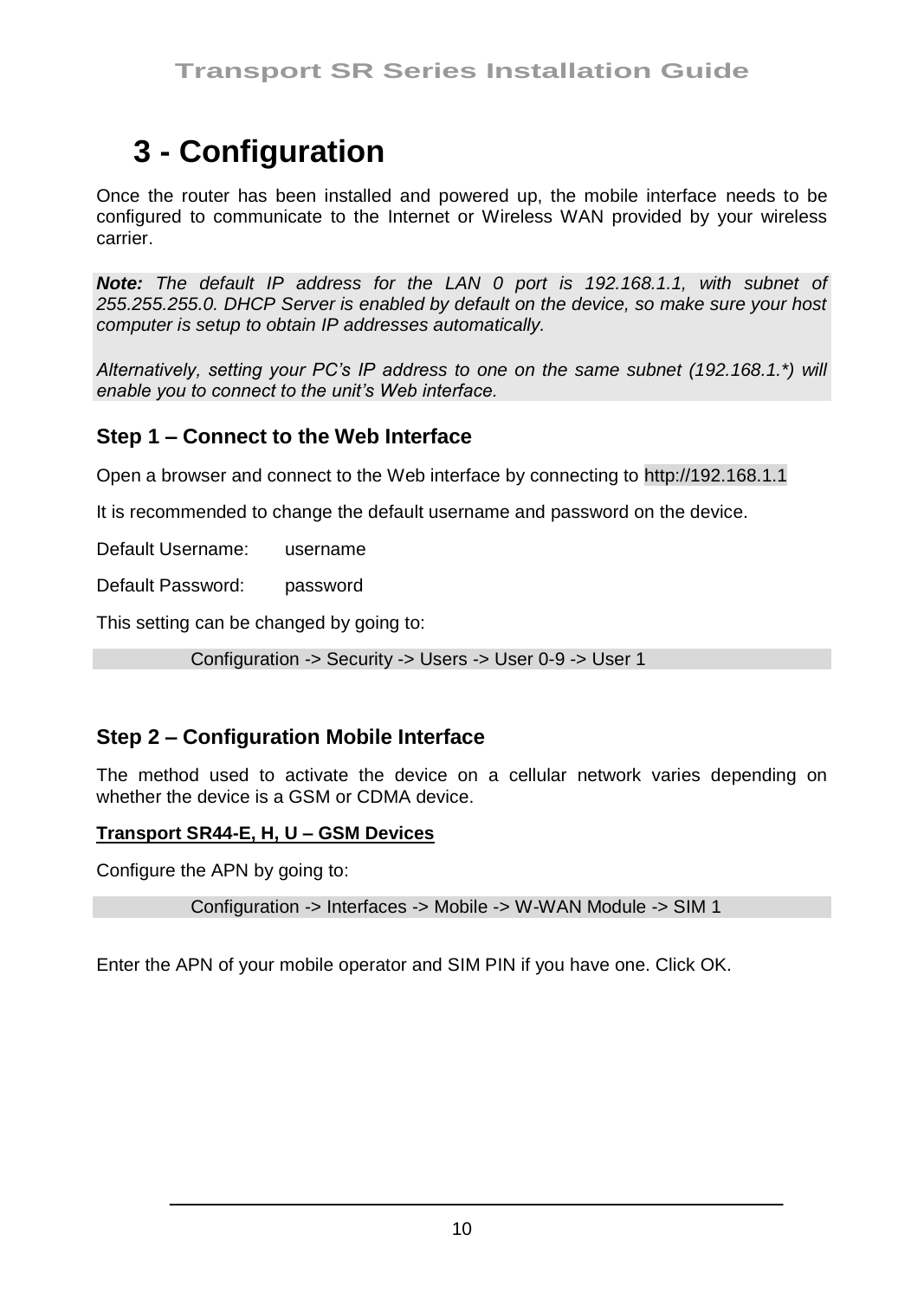| <b>COMMUTE: GPKS MOUVIE STM T</b>        |                       |
|------------------------------------------|-----------------------|
| APN:                                     | internet              |
| Static IP address:                       |                       |
| Use back-up APN:                         | $Off \sim$            |
| Back-up APN:                             |                       |
| Backup static IP address:                |                       |
| Retry APN time (mins):                   | $\circ$               |
| PIN:                                     | <b><i>RRRR</i></b>    |
| Confirm PIN:                             | <b>SCSC 90 SO</b>     |
| Initialisation string 1:                 | $+CGQREQ=1,0,0,0,0,0$ |
| Initialisation string 2:                 | +CGQMIN=1,0,0,0,0,0   |
| Initialisation string 3:                 |                       |
| Hang-up string:                          |                       |
| Post hang-up string:                     |                       |
| Intercall idle time (s):                 | 0                     |
| Link retries:                            | 10                    |
| <b>Status retries:</b>                   | 30                    |
| Signal strength event interval (mins): 0 |                       |
| Power cycle on loss of registration:     | GPRS only V           |

If the APN you are using does not require a PPP username and password, they you can skip this next step.

```
Configuration -> Interfaces -> PPP -> PPP 0-4 -> PPP 1 -> Standard
```
Enter the PPP username, password, and confirm password. Click OK.

Follow prompts to save the configuration to flash memory.

#### **Transport SR44-C – CDMA Devices**

Configuration CDDC Module CTM 1

#### **Start the CDMA Provisioning by going to:**

```
Configuration -> Interfaces -> Mobile -> W-WAN Module -> CDMA 
Provisioning
```
Select the proper carrier and start the provisioning script. Manual provisioning can be selected if you have been provided with the proper parameter from your carrier (MSN< MSID, SPC, etc.).

Follow prompts to save the configuration to flash memory.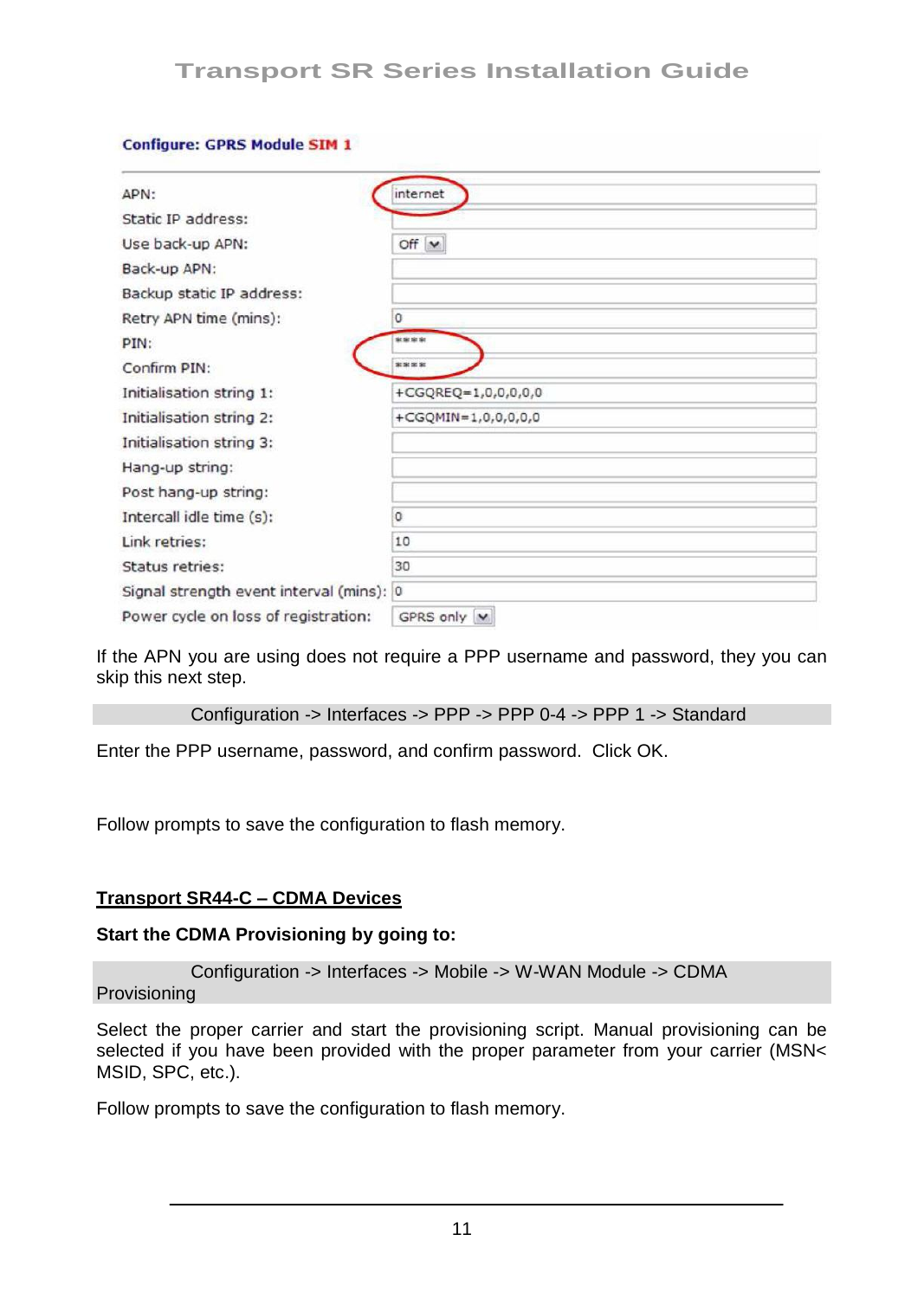# **Step 3 – Verify Cellular Connection**

Verify the mobile connection is established and view the mobile IP address by going to:

```
Diagnostics -> Status -> PPP -> PPP 0-4 -> PPP 1 -> View
```

| <b>Option</b>                   | Local            | Remote     |
|---------------------------------|------------------|------------|
| <b>MRU</b>                      | 1500             | 1500       |
| <b>ACCM</b>                     | 0x0              | 0x0        |
| VJ Compression                  | OFF              | <b>OFF</b> |
| Link Active With Entity         | ASY <sub>7</sub> |            |
| <b>IP Address</b>               | 10.94.78.128     |            |
| <b>DNS Server IP</b><br>Address | 10.203.65.68     |            |
| Outgoing Call To                | $*98*1#$         |            |

Viewing the Event Log can also be used to view the connection status.

Diagnostics -> Event Log

### **Step 4 – Test Mobile Connection**

Depending on the wireless plan being used, you should be able to perform a test to a remote host or browse the Internet. By default, the Digi Transport should have issued your workstation an IP address of 192.168.1.100 via DHCP. DHCP will pass the proper default gateway and DNS server information. Verify this on the workstation by using the "ipconfig" command. If the workstation does not obtain an IP address of 192.168.1.100 enter "ipconfig /renew" in your workstation"s command window.

A simple test for most Internet connected plans is to open a browser and connect to a web site. For non-Internet connected plans consult your IT administrator and/or wireless carrier for a recommended host to test against. For example you may be able to ping a host or router within the carrier"s network or on the corporate network to verify connectivity.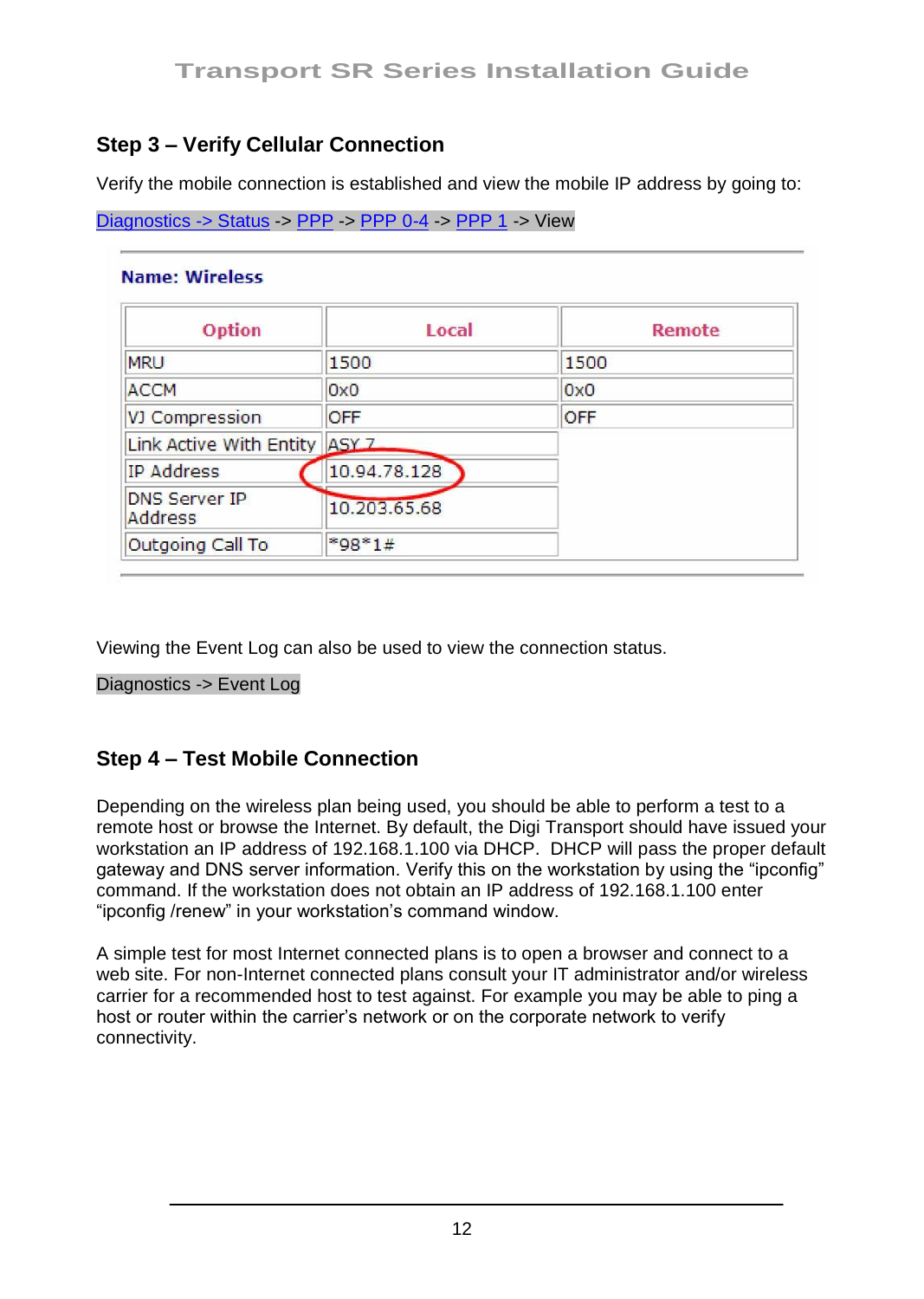# **Step 5– Finish Device Configuration**

For greater description on all the features and settings available on the device, there is a comprehensive Reference Guide available on the Digi Support website [\(www.digi.com\).](http://www.digi.com/)

#### **Advanced Configuration:**

- $\bullet$ **VPN:** Configuration > VPN
- **Routing:** Configuration >Routing  $\bullet$
- **Firewall:** Configuration > Security >Firewall  $\bullet$
- **Users:** Configuration > Security > Users  $\bullet$
- **Alarms:** Configuration > Alarms  $\bullet$
- **VRRP:** Configuration > Interfaces > Eth x > Configure  $\bullet$
- **Ethernet Port Mode:** Configuration > Interfaces > Eth x > Configure
- **Serial Port Mode:** Configuration > Serial > ASY Ports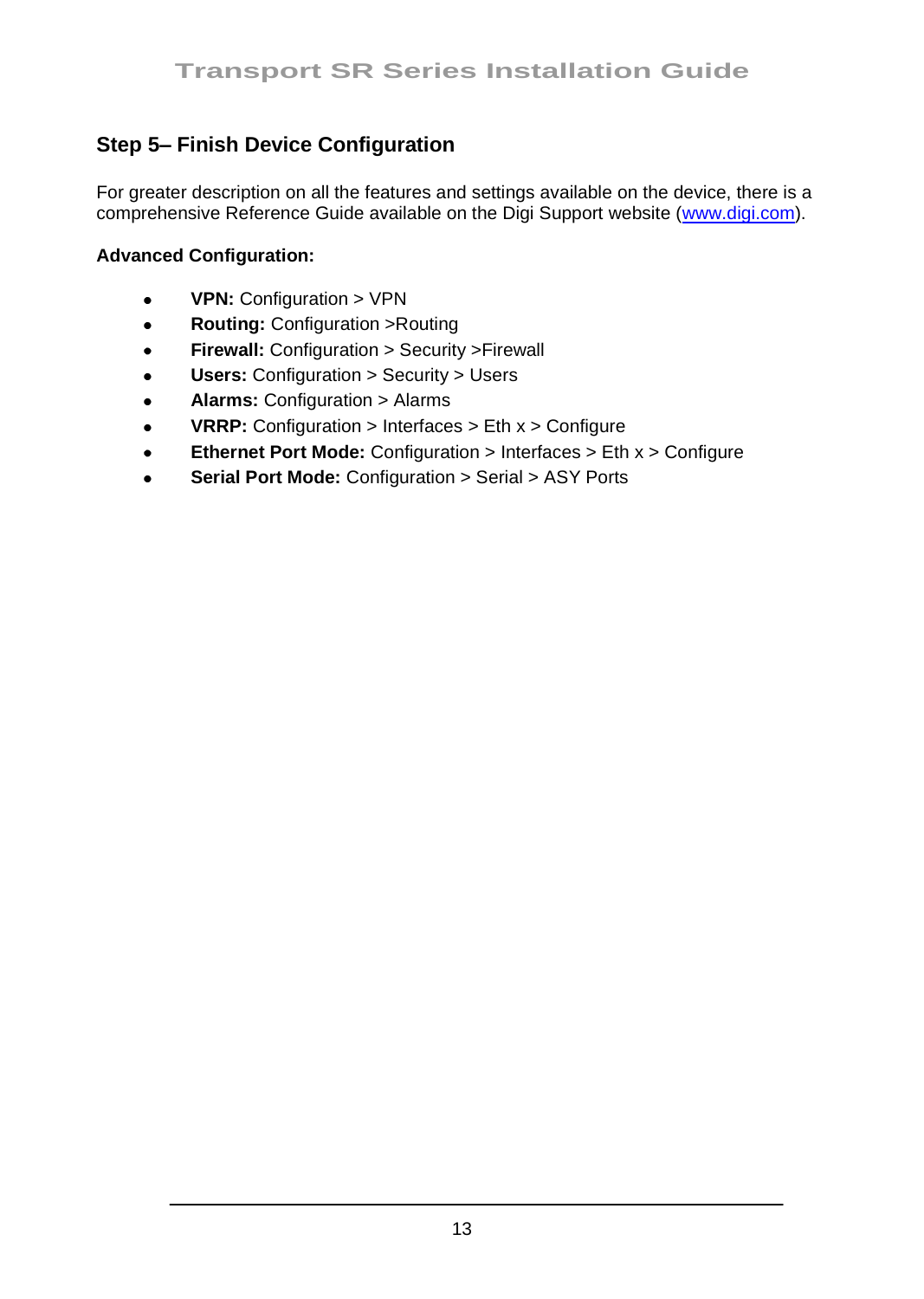# **4 General Specifications**

| Model numbers                                                | SR44-H,E,U,C                                                                                                                                                                                                                                                                                                                                                                                                                                                                                                                                                                                                          |
|--------------------------------------------------------------|-----------------------------------------------------------------------------------------------------------------------------------------------------------------------------------------------------------------------------------------------------------------------------------------------------------------------------------------------------------------------------------------------------------------------------------------------------------------------------------------------------------------------------------------------------------------------------------------------------------------------|
| Power supply                                                 | 12V DC / 1.5A                                                                                                                                                                                                                                                                                                                                                                                                                                                                                                                                                                                                         |
| <b>Dimensions</b>                                            | W187 x D137 x H44 mm                                                                                                                                                                                                                                                                                                                                                                                                                                                                                                                                                                                                  |
| Weight                                                       | 0.76Kg                                                                                                                                                                                                                                                                                                                                                                                                                                                                                                                                                                                                                |
| Operating temp. range                                        | -20 to +50 degrees Celsius<br>-4 to +122 degrees Fahrenheit                                                                                                                                                                                                                                                                                                                                                                                                                                                                                                                                                           |
| SR44-H-<br><b>WAN</b> interface                              | Category 12 (QPSK) 2100 MHz HSDPA (max 1.8Mbps<br>downlink).<br>Quad-band GSM 850/900/1800/1900 MHz EDGE (E-GPRS)<br>multi-slot class 10 (max 236.8 kbps downlink), mobile<br>station class B, modulation and coding scheme MCS1-9.                                                                                                                                                                                                                                                                                                                                                                                   |
| <b>SR44-E</b>                                                | Quad-band GSM 850/900/1800/1900 MHz EDGE (E-GPRS)<br>multi-slot class 10 (max 236.8 kbps downlink), mobile<br>station class B. modulation and coding scheme MCS1-9<br>GPRS multi-slot class 10, mobile station class B, PBCCH<br>support, coding schemes CS 1-4                                                                                                                                                                                                                                                                                                                                                       |
| <b>SR44-U</b><br>GSM/GPRS/EDGE/<br>UMTS/HSDPA/HSUPA<br>modem | HSUPA mode: 2 Mbps Category 5<br>HSDPA 1.8: Categories 1-4, 11 and 12<br>HSDPA 3.6: Categories 5 and 6<br>HSDPA 7.2: Categories 7 and 8<br>UMTS: 384 Kbps downlink, 384 Kbps uplink<br>MO 0301: 850/1900/2100 (Rx diversity) MHz<br>MO 0302: 850 (Rx Diversity) / 1900 (Rx Diversity) / 2100 MHz<br>Equalization and Rx Diversity at the same time Quad-band<br>GSM 850/900/1800/1900 MHz EDGE (E-GPRS) multi-slot<br>class 12 (max 236.8 kbps downlink), mobile station class B,<br>modulation and coding scheme MCS1-9<br>GPRS multi-slot class 12, mobile station class B, PBCCH<br>support, coding schemes CS 1-4 |